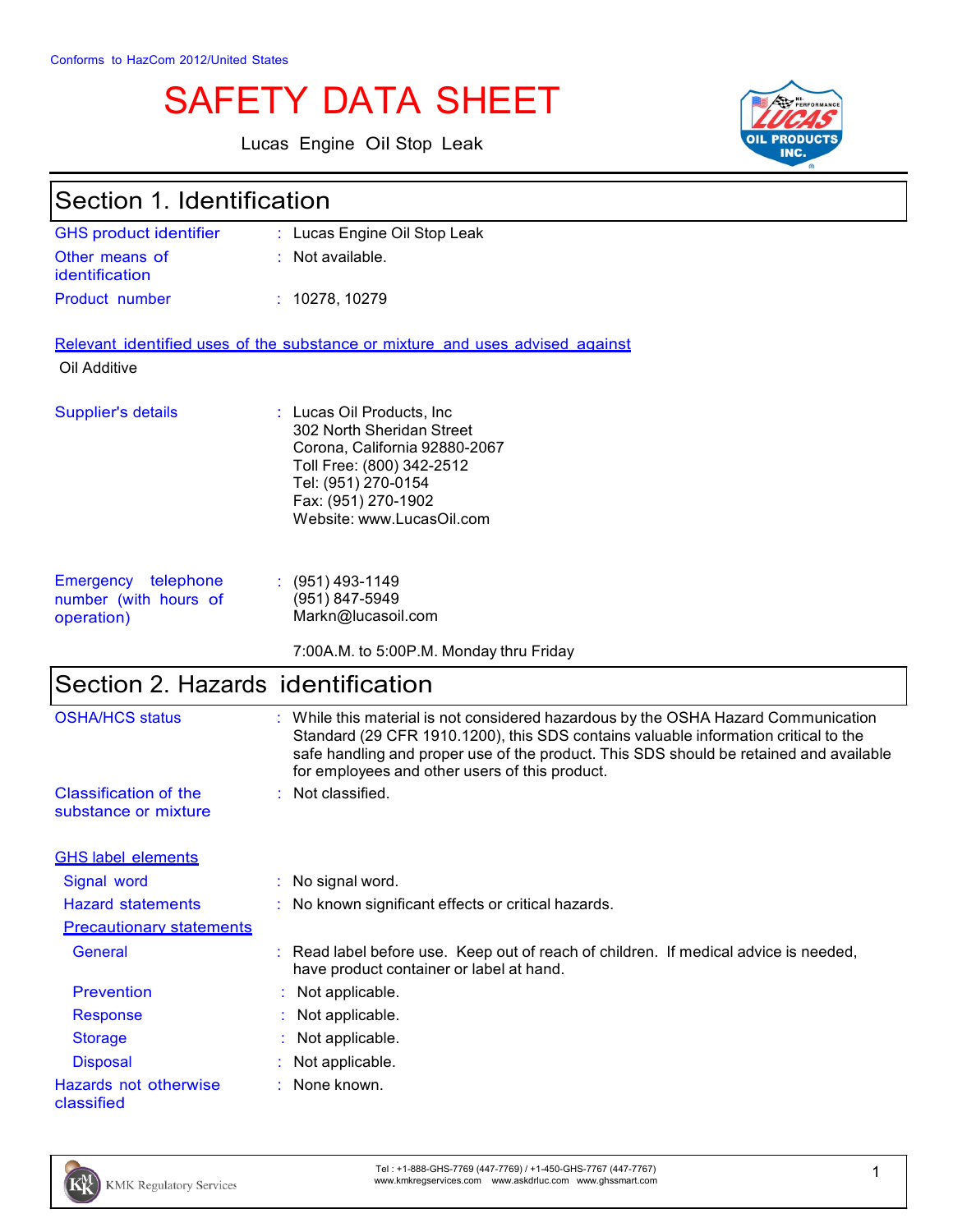

## Section 3. Composition/information on ingredients

Substance/mixture : Substance Other means of

identification

: Not available.

#### CAS number/other identifiers

| CAS number          | $:$ Not available.          |
|---------------------|-----------------------------|
| <b>Product code</b> | $\therefore$ Not available. |

| Ingredient name                                           |           | number     |
|-----------------------------------------------------------|-----------|------------|
| Distillates (petroleum), solvent-refined heavy naphthenic | 100<br>60 | 64741-96-4 |

Any concentration shown as a range is to protect confidentiality or is due to batch variation.

There are no additional ingredients present which, within the current knowledge of the supplier and in the concentrations applicable, are classified as hazardous to health or the environment and hence require reporting in this section.

Occupational exposure limits, if available, are listed in Section 8.

### Section 4. First aid measures

#### Description of necessary first aid measures Eye contact Inhalation Skin contact : Immediately flush eyes with plenty of water, occasionally lifting the upper and lower eyelids. Check for and remove any contact lenses. Get medical attention if irritation occurs. : Remove victim to fresh air and keep at rest in a position comfortable for breathing. Get medical attention if symptoms occur. : Wash contaminated skin with soap and water. Remove contaminated clothing and shoes. Get medical attention if symptoms occur. Ingestion : Wash out mouth with water. Remove victim to fresh air and keep at rest in a position comfortable for breathing. If material has been swallowed and the exposed person is conscious, give small quantities of water to drink. Do not induce vomiting unless directed to do so by medical personnel. Get medical attention if symptoms occur.

#### Most important symptoms/effects, acute and delayed

| Potential acute health effects    |                                                                                                                                |
|-----------------------------------|--------------------------------------------------------------------------------------------------------------------------------|
| Eye contact                       | $\therefore$ No known significant effects or critical hazards.                                                                 |
| <b>Inhalation</b>                 | $\therefore$ No known significant effects or critical hazards.                                                                 |
| Skin contact                      | : No known significant effects or critical hazards.                                                                            |
| Ingestion                         | : No known significant effects or critical hazards.                                                                            |
| Over-exposure signs/symptoms      |                                                                                                                                |
| Eye contact                       | $\therefore$ No known significant effects or critical hazards.                                                                 |
| Inhalation                        | $\therefore$ No known significant effects or critical hazards.                                                                 |
| Skin contact                      | : No known significant effects or critical hazards.                                                                            |
| Ingestion                         | : No known significant effects or critical hazards.                                                                            |
|                                   |                                                                                                                                |
|                                   | Indication of immediate medical attention and special treatment needed, if necessary                                           |
| Notes to physician                | : Treat symptomatically. Contact poison treatment specialist immediately if large<br>quantities have been ingested or inhaled. |
| Specific treatments               | : No specific treatment.                                                                                                       |
| <b>Protection of first-aiders</b> | : No action shall be taken involving any personal risk or without suitable training.                                           |

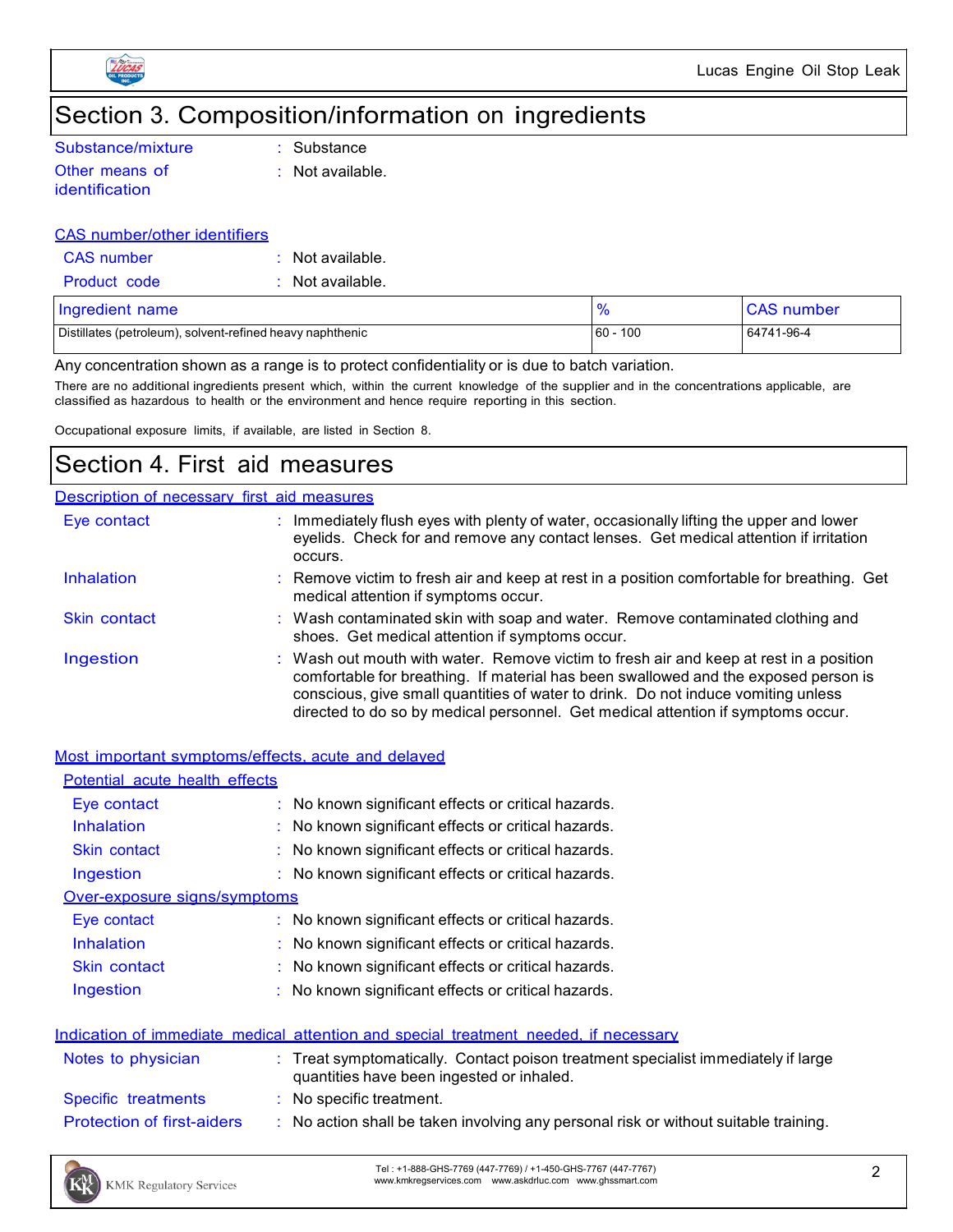

 $\mathsf{r}$ 

## Section 4. First aid measures

See toxicological information (Section 11)

| Section 5. Fire-fighting measures                 |                                                                                                                                                                          |  |
|---------------------------------------------------|--------------------------------------------------------------------------------------------------------------------------------------------------------------------------|--|
| <b>Extinguishing media</b>                        |                                                                                                                                                                          |  |
| Suitable extinguishing<br>media                   | $\therefore$ Use an extinguishing agent suitable for the surrounding fire.                                                                                               |  |
| Unsuitable extinguishing<br>media                 | $\therefore$ None known.                                                                                                                                                 |  |
| Specific hazards arising<br>from the chemical     | $\therefore$ No specific fire or explosion hazard.                                                                                                                       |  |
| Hazardous thermal<br>decomposition products       | $:$ No specific data.                                                                                                                                                    |  |
| Special protective actions<br>for fire-fighters   | $\therefore$ No special precaution is required.                                                                                                                          |  |
| Special protective<br>equipment for fire-fighters | : Fire-fighters should wear appropriate protective equipment and self-contained breathing<br>apparatus (SCBA) with a full face-piece operated in positive pressure mode. |  |

## Section 6. Accidental release measures

### Personal precautions, protective equipment and emergency procedures

|                                                       | <u>Diotomno outmolitum una omorabhor broodunat</u>                                                                                                                                                                                                                                                                                                                                                                                                                                                                                                                                         |
|-------------------------------------------------------|--------------------------------------------------------------------------------------------------------------------------------------------------------------------------------------------------------------------------------------------------------------------------------------------------------------------------------------------------------------------------------------------------------------------------------------------------------------------------------------------------------------------------------------------------------------------------------------------|
| For non-emergency<br>personnel                        | : No action shall be taken involving any personal risk or without suitable training.<br>Evacuate surrounding areas. Keep unnecessary and unprotected personnel from<br>entering. Do not touch or walk through spilled material. Put on appropriate personal<br>protective equipment.                                                                                                                                                                                                                                                                                                       |
| For emergency responders :                            | If specialized clothing is required to deal with the spillage, take note of any information in<br>Section 8 on suitable and unsuitable materials. See also the information in "For non-<br>emergency personnel".                                                                                                                                                                                                                                                                                                                                                                           |
| <b>Environmental precautions</b>                      | : Avoid dispersal of spilled material and runoff and contact with soil, waterways, drains<br>and sewers. Inform the relevant authorities if the product has caused environmental<br>pollution (sewers, waterways, soil or air).                                                                                                                                                                                                                                                                                                                                                            |
| Methods and materials for containment and cleaning up |                                                                                                                                                                                                                                                                                                                                                                                                                                                                                                                                                                                            |
| Small spill                                           | : Stop leak if without risk. Move containers from spill area. Dilute with water and mop up<br>if water-soluble. Alternatively, or if water-insoluble, absorb with an inert dry material and<br>place in an appropriate waste disposal container. Dispose of via a licensed waste<br>disposal contractor.                                                                                                                                                                                                                                                                                   |
| Large spill                                           | : Stop leak if without risk. Move containers from spill area. Prevent entry into sewers,<br>water courses, basements or confined areas. Wash spillages into an effluent treatment<br>plant or proceed as follows. Contain and collect spillage with non-combustible,<br>absorbent material e.g. sand, earth, vermiculite or diatomaceous earth and place in<br>container for disposal according to local regulations (see Section 13). Dispose of via a<br>licensed waste disposal contractor. Note: see Section 1 for emergency contact<br>information and Section 13 for waste disposal. |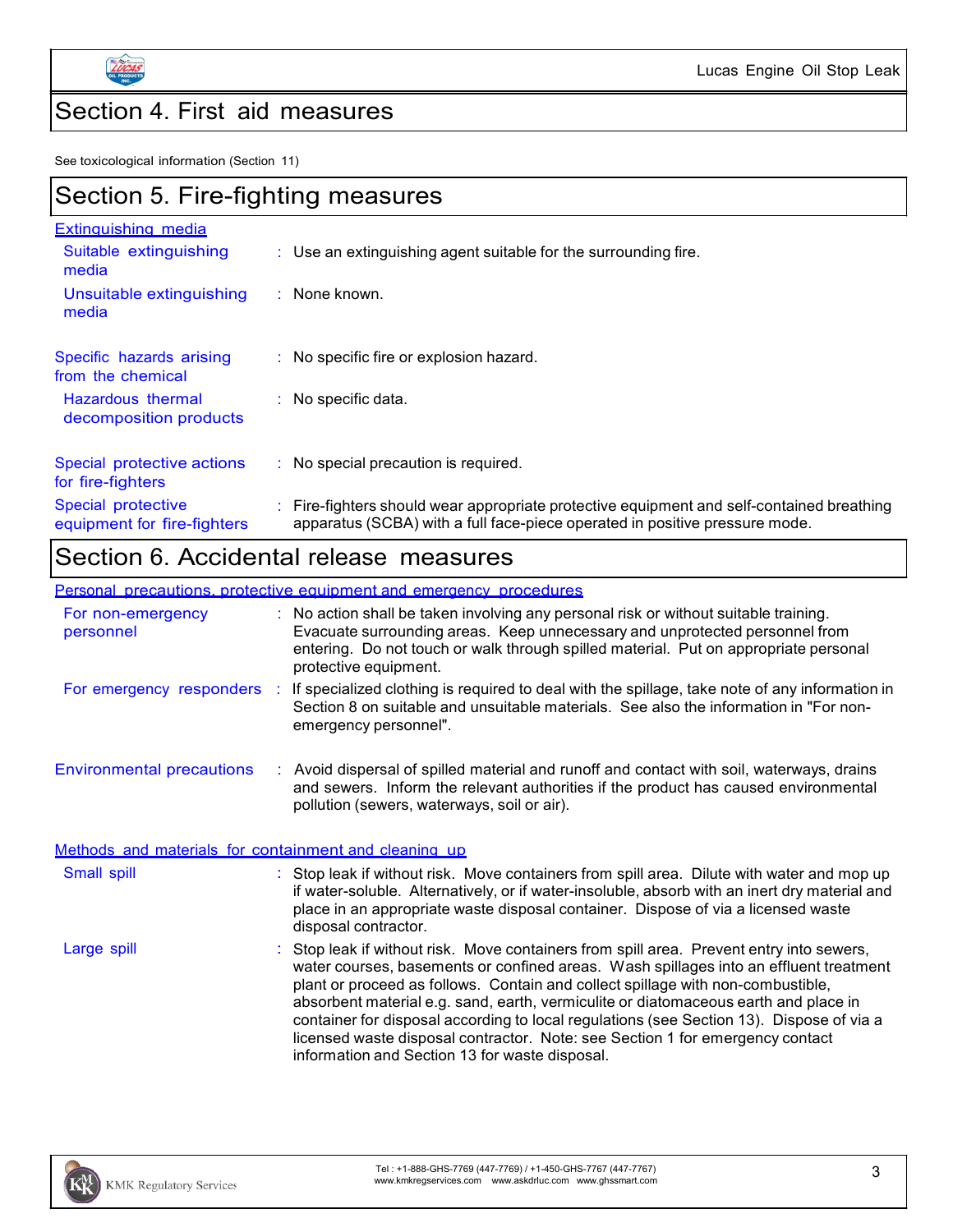

Lucas Engine Oil Stop Leak

## Section 7. Handling and storage

| <b>Precautions for safe handling</b>                               |                                                                                                                                                                                                                                                                                                                                                                                                                                                                                                               |
|--------------------------------------------------------------------|---------------------------------------------------------------------------------------------------------------------------------------------------------------------------------------------------------------------------------------------------------------------------------------------------------------------------------------------------------------------------------------------------------------------------------------------------------------------------------------------------------------|
| <b>Protective measures</b>                                         | $\therefore$ Put on appropriate personal protective equipment (see Section 8).                                                                                                                                                                                                                                                                                                                                                                                                                                |
| Advice on general<br>occupational hygiene                          | Eating, drinking and smoking should be prohibited in areas where this material is<br>handled, stored and processed. Workers should wash hands and face before eating,<br>drinking and smoking. Remove contaminated clothing and protective equipment before<br>entering eating areas. See also Section 8 for additional information on hygiene<br>measures.                                                                                                                                                   |
| Conditions for safe storage,<br>including any<br>incompatibilities | : Store in accordance with local regulations. Store in original container protected from<br>direct sunlight in a dry, cool and well-ventilated area, away from incompatible materials<br>(see Section 10) and food and drink. Keep container tightly closed and sealed until<br>ready for use. Containers that have been opened must be carefully resealed and kept<br>upright to prevent leakage. Do not store in unlabeled containers. Use appropriate<br>containment to avoid environmental contamination. |

## Section 8. Exposure controls/personal protection

### Control parameters

### Occupational exposure limits

| Ingredient name                                           | <b>Exposure limits</b>                                                                                                                                                                                                                                                                                       |
|-----------------------------------------------------------|--------------------------------------------------------------------------------------------------------------------------------------------------------------------------------------------------------------------------------------------------------------------------------------------------------------|
| Distillates (petroleum), solvent-refined heavy naphthenic | ACGIH TLV (United States, 3/2012).<br>TWA: 5 mg/m <sup>3</sup> 8 hours. Form: Inhalable fraction<br>NIOSH REL (United States, 6/2009).<br>TWA: 5 mg/m <sup>3</sup> 10 hours. Form: Mist<br>STEL: 10 mg/m <sup>3</sup> 15 minutes. Form: Mist<br>OSHA PEL (United States, 6/2010).<br>TWA: 5 $mg/m3$ 8 hours. |

| Appropriate engineering<br>controls       | No special ventilation requirements. Good general ventilation should be sufficient to<br>control worker exposure to airborne contaminants. If this product contains ingredients<br>with exposure limits, use process enclosures, local exhaust ventilation or other<br>engineering controls to keep worker exposure below any recommended or statutory<br>limits.                                 |
|-------------------------------------------|---------------------------------------------------------------------------------------------------------------------------------------------------------------------------------------------------------------------------------------------------------------------------------------------------------------------------------------------------------------------------------------------------|
| <b>Environmental exposure</b><br>controls | : Emissions from ventilation or work process equipment should be checked to ensure<br>they comply with the requirements of environmental protection legislation. In some<br>cases, fume scrubbers, filters or engineering modifications to the process equipment<br>will be necessary to reduce emissions to acceptable levels.                                                                   |
| Individual protection measures            |                                                                                                                                                                                                                                                                                                                                                                                                   |
| Hygiene measures                          | : Wash hands, forearms and face thoroughly after handling chemical products, before<br>eating, smoking and using the lavatory and at the end of the working period.<br>Appropriate techniques should be used to remove potentially contaminated clothing.<br>Wash contaminated clothing before reusing. Ensure that eyewash stations and safety<br>showers are close to the workstation location. |
| Eye/face protection                       | Safety eyewear complying with an approved standard should be used when a risk<br>assessment indicates this is necessary to avoid exposure to liquid splashes, mists,<br>gases or dusts. If contact is possible, the following protection should be worn, unless<br>the assessment indicates a higher degree of protection: safety glasses with side-<br>shields.                                  |
| <b>Skin protection</b>                    |                                                                                                                                                                                                                                                                                                                                                                                                   |
| Hand protection                           | Chemical-resistant, impervious gloves complying with an approved standard should be<br>worn at all times when handling chemical products if a risk assessment indicates this is<br>necessary.                                                                                                                                                                                                     |
|                                           | Tel: +1-888-GHS-7769 (447-7769) / +1-450-GHS-7767 (447-7767)                                                                                                                                                                                                                                                                                                                                      |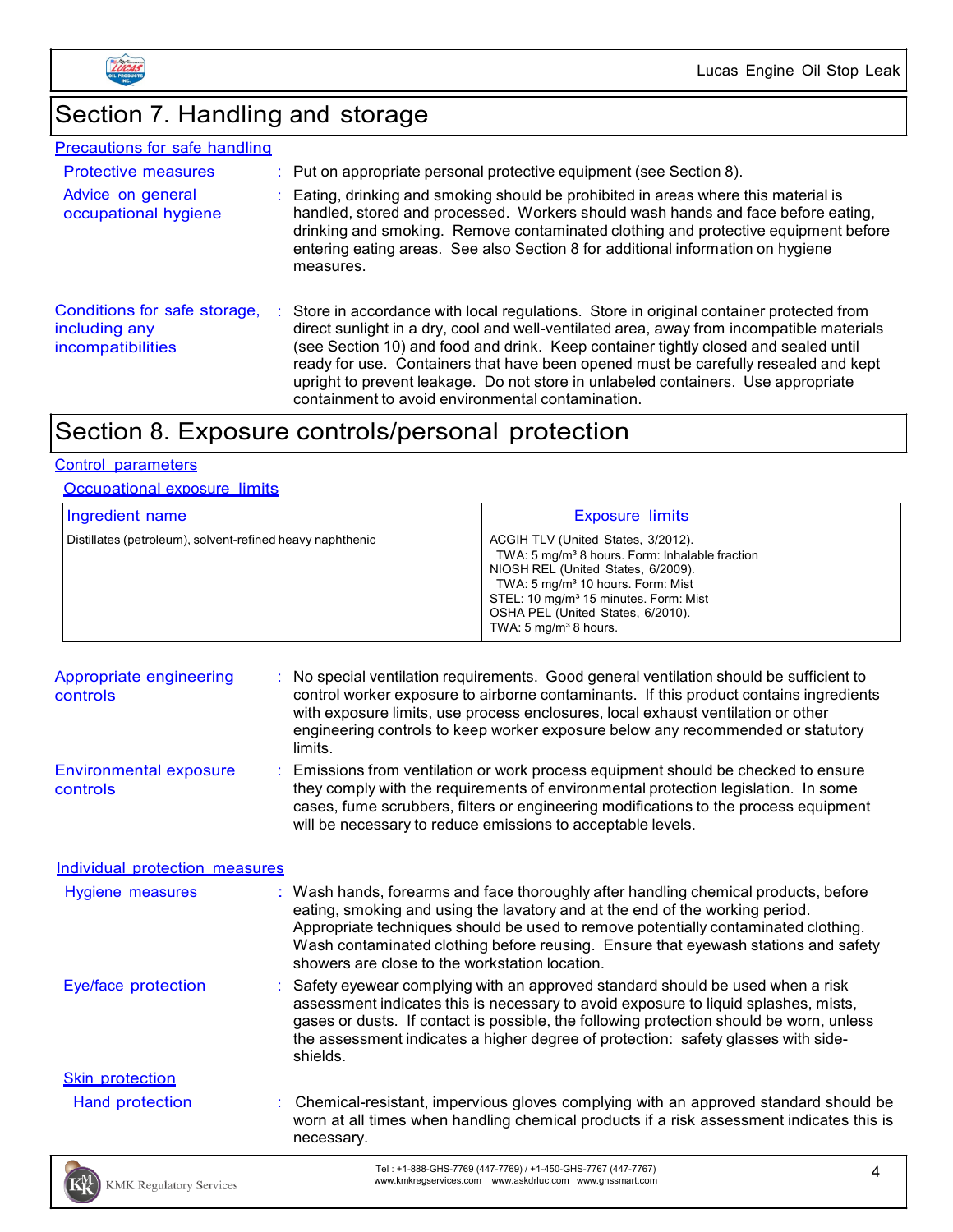

## Section 8. Exposure controls/personal protection

| <b>Body protection</b>        | : Personal protective equipment for the body should be selected based on the task being<br>performed and the risks involved and should be approved by a specialist before<br>handling this product.                                                                                                                             |
|-------------------------------|---------------------------------------------------------------------------------------------------------------------------------------------------------------------------------------------------------------------------------------------------------------------------------------------------------------------------------|
| Other skin protection         | : Appropriate footwear and any additional skin protection measures should be selected<br>based on the task being performed and the risks involved and should be approved by a<br>specialist before handling this product.                                                                                                       |
| <b>Respiratory protection</b> | : Use a properly fitted, air-purifying or supplied air respirator complying with an approved<br>standard if a risk assessment indicates this is necessary. Respirator selection must be<br>based on known or anticipated exposure levels, the hazards of the product and the safe<br>working limits of the selected respirator. |

## Section 9. Physical and chemical properties

| Appearance                                      |                                                             |
|-------------------------------------------------|-------------------------------------------------------------|
| Physical state                                  | : Liquid. [Clear.]                                          |
| Color                                           | $:$ Amber.                                                  |
| Odor                                            | : Petroleum.                                                |
| Odor threshold                                  | : Not available.                                            |
| pH                                              | : Not available.                                            |
| <b>Melting point</b>                            | Not available.                                              |
| <b>Boiling point</b>                            | : $260^{\circ}$ C (500 $^{\circ}$ F)                        |
| Flash point                                     | Closed cup: 223.88°C (435°F)                                |
| <b>Burning time</b>                             | : Not applicable.                                           |
| <b>Burning rate</b>                             | Not applicable.                                             |
| <b>Evaporation rate</b>                         | : Not available.                                            |
| Flammability (solid, gas)                       | : Not available.                                            |
| Lower and upper explosive<br>(flammable) limits | : Not available.                                            |
| Vapor pressure                                  | : Not available.                                            |
| Vapor density                                   | : Not available.                                            |
| <b>Relative density</b>                         | : 0.9273                                                    |
| <b>Solubility</b>                               | : Not available.                                            |
| Solubility in water                             | : Negligible.                                               |
| Partition coefficient: n-<br>octanol/water      | : Not available.                                            |
| Auto-ignition temperature                       | : Not available.                                            |
| <b>Decomposition temperature</b>                | : Not available.                                            |
| <b>SADT</b>                                     | : Not available.                                            |
| <b>Viscosity</b>                                | Kinematic (100°C (212°F)): 0.48 cm <sup>2</sup> /s (48 cSt) |

## Section 10. Stability and reactivity

| <b>Reactivity</b>                     | $\therefore$ No specific test data related to reactivity available for this product or its ingredients. |
|---------------------------------------|---------------------------------------------------------------------------------------------------------|
| Chemical stability                    | $\therefore$ The product is stable.                                                                     |
| Possibility of hazardous<br>reactions | : Under normal conditions of storage and use, hazardous reactions will not occur.                       |

Tel : +1-888-GHS-7769 (447-7769) / +1-450-GHS-7767 (447-7767) Tel : +1-888-GHS-7769 (447-7769) / +1-450-GHS-7767 (447-7767)<br>www.kmkregservices.com www.askdrluc.com www.ghssmart.com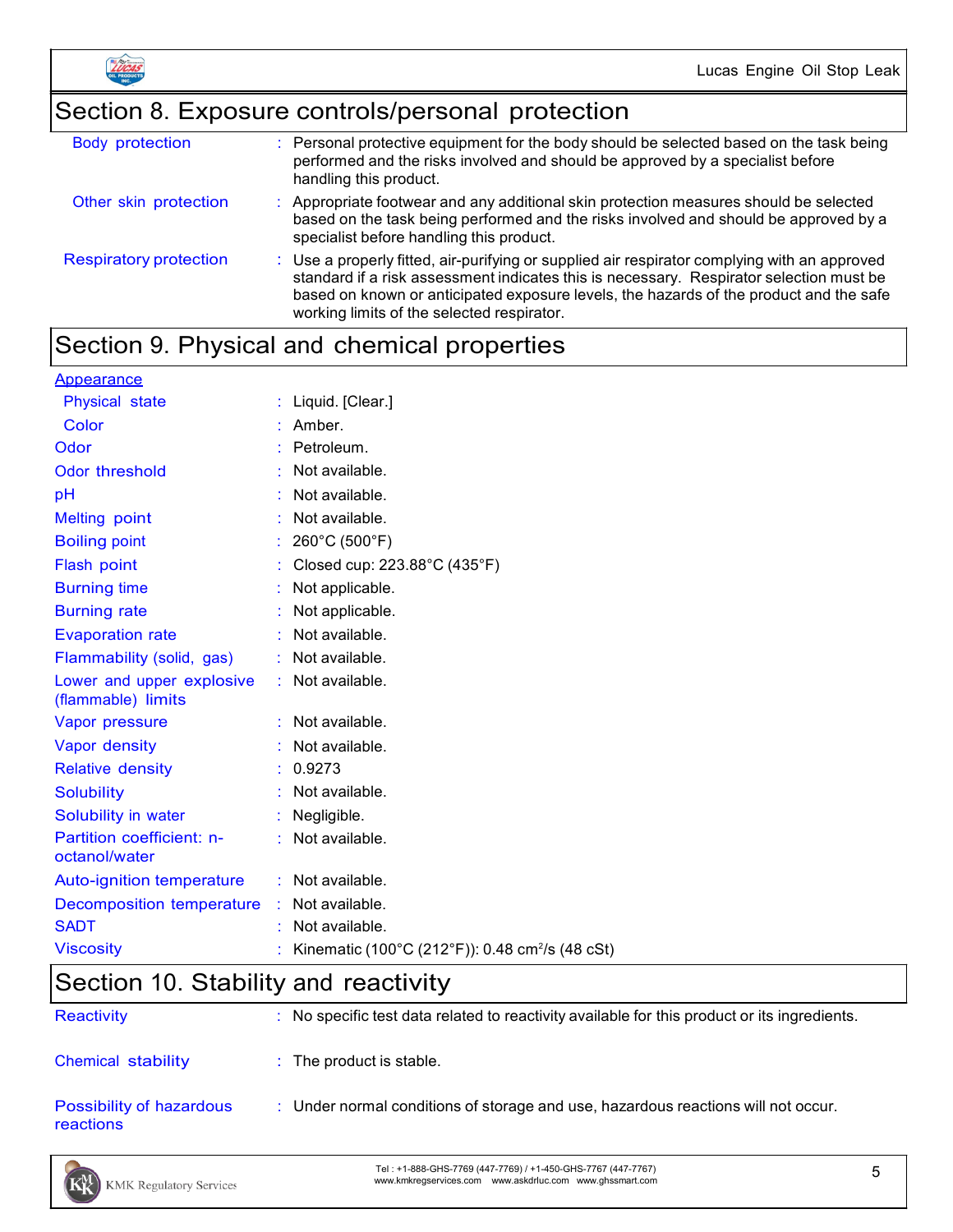

## Section 10. Stability and reactivity

|                                     | .                                                                                                       |
|-------------------------------------|---------------------------------------------------------------------------------------------------------|
| Hazardous decomposition<br>products | Under normal conditions of storage and use, hazardous decomposition products should<br>not be produced. |
| Incompatible materials              | : Reactive or incompatible with the following materials: oxidizing materials.                           |
| <b>Conditions to avoid</b>          | No specific data.                                                                                       |

### Section 11. Toxicological information

### Information on toxicological effects

#### **Acute toxicity**

| Product/ingredient name                           | <b>Result</b>                                            | <b>Species</b> | <b>Dose</b> | <b>Exposure</b> |
|---------------------------------------------------|----------------------------------------------------------|----------------|-------------|-----------------|
| Distillates (petroleum), solvent-                 | LD50 Dermal                                              | Rabbit         | >5000 mg/kg |                 |
| refined heavy naphthenic                          | LD50 Oral                                                | Rat            | >5000 mg/kg |                 |
| <b>Irritation/Corrosion</b>                       |                                                          |                |             |                 |
| <b>Skin</b>                                       | : There is no data available.                            |                |             |                 |
| <b>Eyes</b>                                       | : There is no data available.                            |                |             |                 |
| <b>Respiratory</b>                                | There is no data available.                              |                |             |                 |
| Sensitization                                     |                                                          |                |             |                 |
| <b>Skin</b>                                       | : There is no data available.                            |                |             |                 |
| <b>Respiratory</b>                                | There is no data available.                              |                |             |                 |
| <b>Mutagenicity</b>                               |                                                          |                |             |                 |
| There is no data available.                       |                                                          |                |             |                 |
| Carcinogenicity                                   |                                                          |                |             |                 |
| There is no data available.                       |                                                          |                |             |                 |
| <b>Reproductive toxicity</b>                      |                                                          |                |             |                 |
| There is no data available.                       |                                                          |                |             |                 |
| Teratogenicity                                    |                                                          |                |             |                 |
| There is no data available.                       |                                                          |                |             |                 |
| Specific target organ toxicity (single exposure)  |                                                          |                |             |                 |
| There is no data available. Specific target organ |                                                          |                |             |                 |
| toxicity (repeated exposure) There is no data     |                                                          |                |             |                 |
| available.                                        |                                                          |                |             |                 |
| <b>Aspiration hazard</b>                          |                                                          |                |             |                 |
| There is no data available.                       |                                                          |                |             |                 |
|                                                   |                                                          |                |             |                 |
| Information on the likely<br>routes of exposure   | : Routes of entry anticipated: Oral, Dermal, Inhalation. |                |             |                 |
| Potential acute health effects                    |                                                          |                |             |                 |
| Eye contact                                       | No known significant effects or critical hazards.        |                |             |                 |
| Inhalation                                        | No known significant effects or critical hazards.        |                |             |                 |
| Skin contact                                      | No known significant effects or critical hazards.        |                |             |                 |
| Ingestion                                         | No known significant effects or critical hazards.        |                |             |                 |

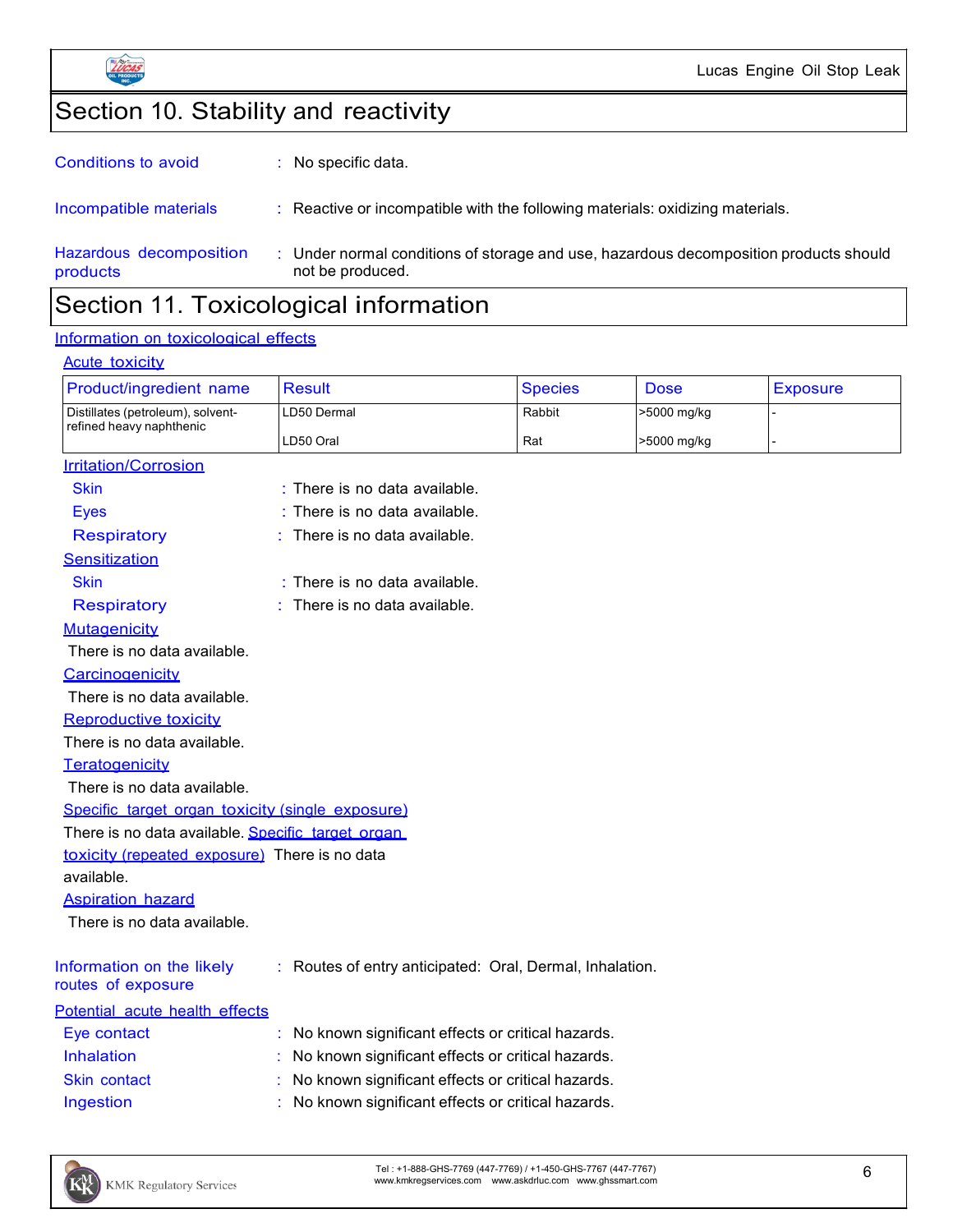



## Section 11. Toxicological information

|                   | Symptoms related to the physical, chemical and toxicological characteristics |
|-------------------|------------------------------------------------------------------------------|
| Eye contact       | : No known significant effects or critical hazards.                          |
| <b>Inhalation</b> | : No known significant effects or critical hazards.                          |
| Skin contact      | : No known significant effects or critical hazards.                          |
| Ingestion         | : No known significant effects or critical hazards.                          |

### Delayed and immediate effects and also chronic effects from short and long term exposure

| Short term exposure              |                                                                |
|----------------------------------|----------------------------------------------------------------|
| Potential immediate<br>effects   | : No known significant effects or critical hazards.            |
| Potential delayed effects        | : No known significant effects or critical hazards.            |
| Long term exposure               |                                                                |
| Potential immediate<br>effects   | : No known significant effects or critical hazards.            |
| Potential delayed effects        | : No known significant effects or critical hazards.            |
| Potential chronic health effects |                                                                |
| General                          | : No known significant effects or critical hazards.            |
| Carcinogenicity                  | : No known significant effects or critical hazards.            |
| <b>Mutagenicity</b>              | $\therefore$ No known significant effects or critical hazards. |
| <b>Teratogenicity</b>            | No known significant effects or critical hazards.              |
| <b>Developmental effects</b>     | No known significant effects or critical hazards.              |
| <b>Fertility effects</b>         | No known significant effects or critical hazards.              |

### Numerical measures of toxicity

### Acute toxicity estimates

There is no data available.

### Section 12. Ecological information

#### **Toxicity**

There is no data available.

#### Persistence and degradability

There is no data available.

#### Bioaccumulative potential

There is no data available.

### Mobility in soil

Soil/water partition coefficient  $(K<sub>oc</sub>)$ 

: There is no data available.

Other adverse effects : No known significant effects or critical hazards.

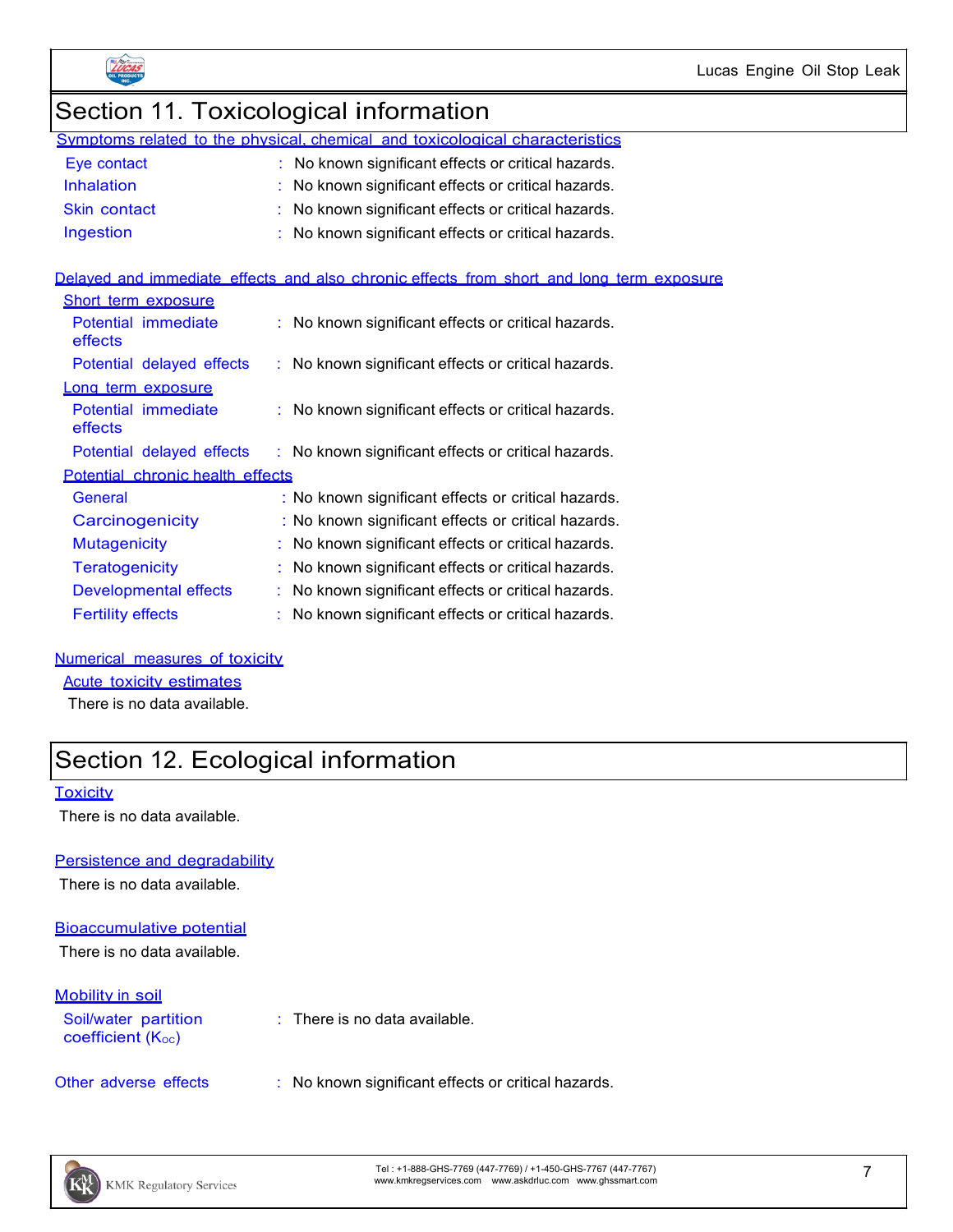

### Section 13. Disposal considerations

Disposal methods : The generation of waste should be avoided or minimized wherever possible. Disposal of this product, solutions and any by-products should comply with the requirements of environmental protection and waste disposal legislation and any regional local authority requirements. Dispose of surplus and non-recyclable products via a licensed waste disposal contractor. Waste should not be disposed of untreated to the sewer unless fully compliant with the requirements of all authorities with jurisdiction. Waste packaging should be recycled. Incineration or landfill should only be considered when recycling is not feasible. This material and its container must be disposed of in a safe way. Empty containers or liners may retain some product residues. Avoid dispersal of spilled material and runoff and contact with soil, waterways, drains and sewers.

### Section 14. Transport information

|                                   | <b>DOT Classification</b> | <b>IMDG</b>              | <b>IATA</b>    |
|-----------------------------------|---------------------------|--------------------------|----------------|
| <b>UN</b> number                  | Not regulated.            | Not regulated.           | Not regulated. |
| <b>UN proper</b><br>shipping name |                           | $\overline{\phantom{0}}$ |                |
| Transport<br>hazard class(es)     | $\overline{\phantom{a}}$  | $\overline{\phantom{0}}$ |                |
| Packing group                     | $\overline{\phantom{a}}$  | $\overline{\phantom{0}}$ |                |
| Environmental<br>hazards          | No.                       | No.                      | No.            |
| <b>Additional</b><br>information  | $\overline{\phantom{a}}$  | $\overline{\phantom{a}}$ |                |

Special precautions for user : Transport within user's premises: always transport in closed containers that are upright and secure. Ensure that persons transporting the product know what to do in the event of an accident or spillage.

Transport in bulk according to Annex II of MARPOL 73/78 and the IBC Code : Not available.

### Section 15. Regulatory information

U.S. Federal regulations : TSCA 8(a) CDR Exempt/Partial exemption: All components are listed or exempted. United States inventory (TSCA 8b): All components are listed or exempted.

| Clean Air Act Section 112 : Not listed<br>(b) Hazardous Air<br><b>Pollutants (HAPs)</b> |              |
|-----------------------------------------------------------------------------------------|--------------|
| Clean Air Act Section 602<br><b>Class I Substances</b>                                  | : Not listed |
| Clean Air Act Section 602<br><b>Class II Substances</b>                                 | : Not listed |



Tel : +1-888-GHS-7769 (447-7769) / +1-450-GHS-7767 (447-7767) Tel: +1-888-GHS-7769 (447-7769) / +1-450-GHS-7767 (447-7767)<br>www.kmkregservices.com www.askdrluc.com www.ghssmart.com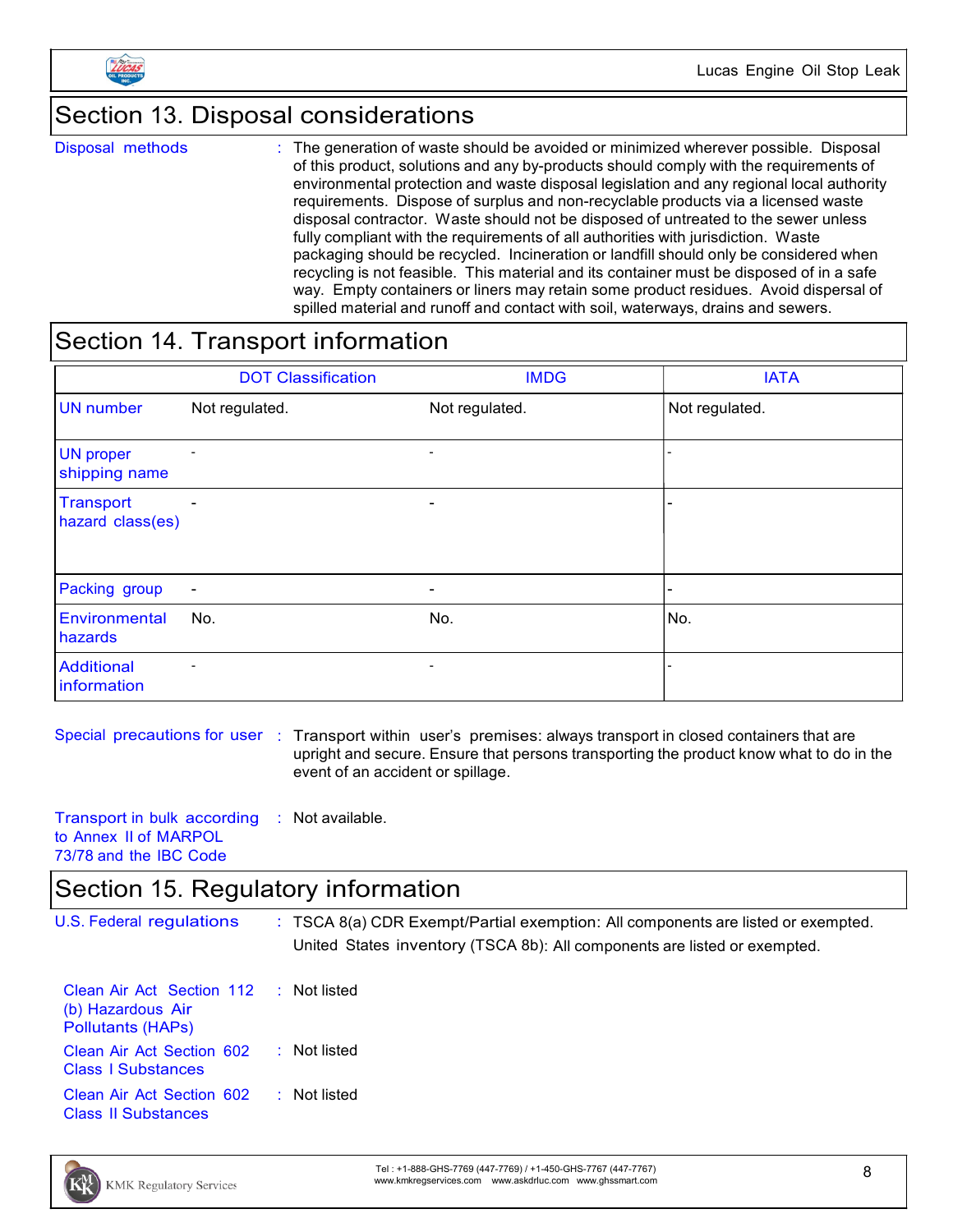

### Section 16. Other information

### Hazardous Material Information System (U.S.A.)

### Health : 0 \* Flammability : 1 Physical hazards : 0

Caution: HMIS® ratings are based on a 0-4 rating scale, with 0 representing minimal hazards or risks, and 4 representing significant hazards or risks Although HMIS® ratings are not required on SDSs under 29 CFR 1910.1200, the preparer may choose to provide them. HMIS® ratings are to be used with a fully implemented HMIS® program. HMIS® is a registered mark of the National Paint & Coatings Association (NPCA). HMIS® materials may be purchased exclusively from J. J. Keller (800) 327-6868.